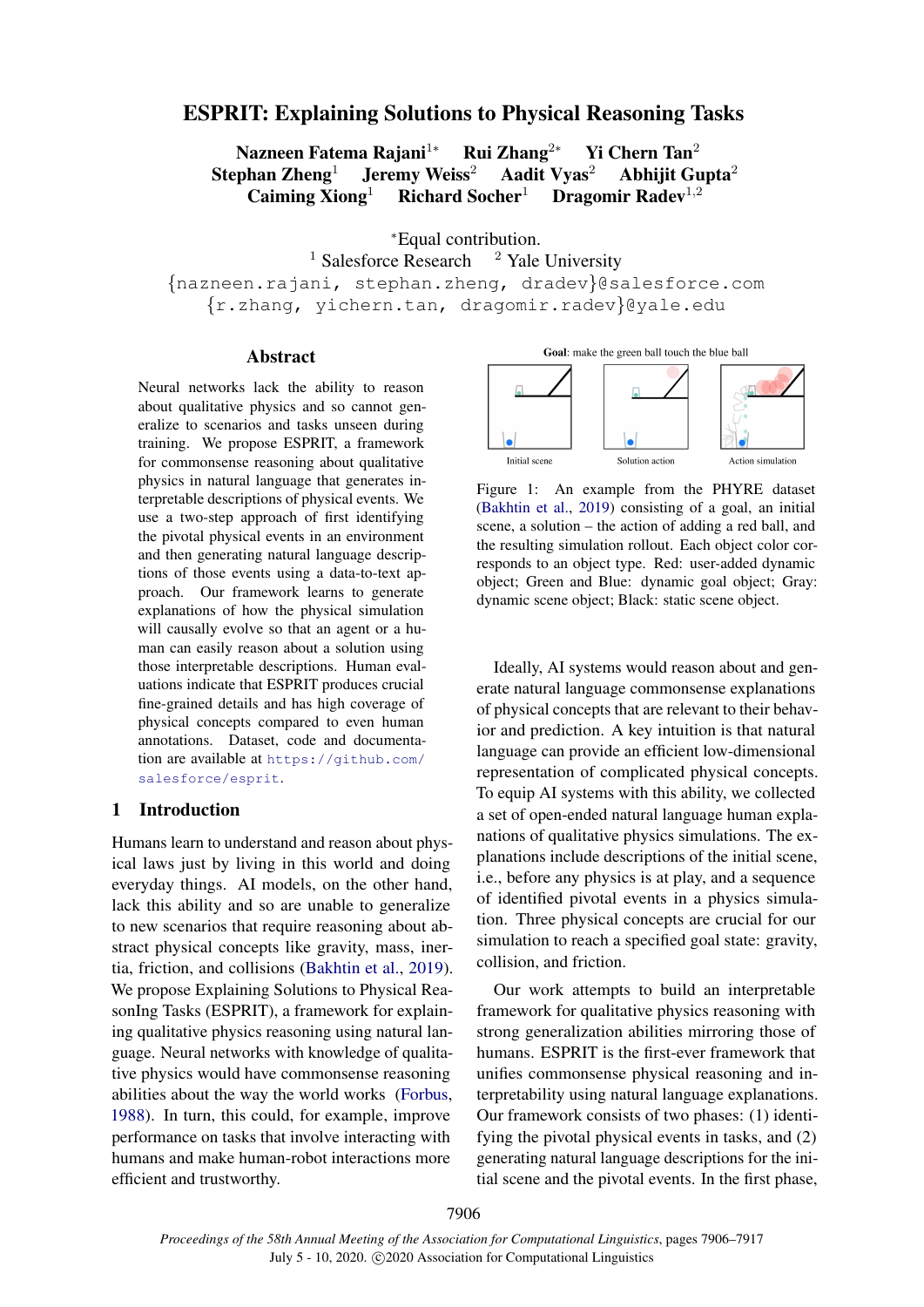#### Goal: add one ball to make sure the green ball is touching the purple bar

<span id="page-1-0"></span>

Figure 2: The end-to-end ESPRIT framework for identifying pivotal physical events, extracting the features from pivotal events in a table, and explaining solutions using a table-to-text model for natural language generation. The purple bar is a static goal object.

our model learns to classify key physical events that are crucial to achieving a specified goal whereas in the second phase, our model generates natural language descriptions of physical laws for the events selected in the first phase. We demonstrate ES-PRIT on the PHYsical REasoning (PHYRE) benchmark [\(Bakhtin et al.,](#page-9-0) [2019\)](#page-9-0). PHYRE provides a set of physics simulation puzzles where each puzzle has an initial state and a goal state. The task is to predict the action of placing one or two bodies (specifically, red balls of variable diameters) in the simulator to achieve a given goal. Figure [1](#page-0-0) shows an example of a task with a specified goal.

The input to ESPRIT is a sequence of frames from a physics simulation and the output is a natural language narrative that reflects the locations of the objects in the initial scene and a description of the sequence of physical events that would lead to the desired goal state, as shown in Figure [2.](#page-1-0) The first phase of the framework uses a neural network classifier to identify salient frames from the simulation. For the second phase we experimented with table-to-text models [\(Puduppully et al.,](#page-10-0) [2019a](#page-10-0)[,b\)](#page-10-1) as well as pre-trained language models [\(Radford et al.,](#page-10-2) [2018\)](#page-10-2). We evaluated our framework for natural language generated reasoning using several automated and human evaluations with a focus on the understanding of qualitative physics and the ordering of a natural sequence of physical events. We found that our model achieves very high performance for phase one (identifying frames with salient physical

events) and that, for phase two, the table-to-text models outperform pre-trained language models on qualitative physics reasoning.

## 2 Dataset

#### 2.1 PHYRE Benchmark

We build our dataset by extending PHYRE [\(Bakhtin et al.,](#page-9-0) [2019\)](#page-9-0), a recent benchmark dataset for PHYsical REasoning.<sup>[1](#page-0-1)</sup> PHYRE consists of a set of physics puzzles in a simulated 2D environment. This environment follows simple deterministic Newtonian physics with a constant downward gravitational force and a small amount of friction.

All objects (balls, bars, standing sticks, and jars) are non-deformable, and each object color corresponds to an object type: red is the user-added dynamic object; green and blue are used for dynamic objects that are part of the goal state; purple is for static goal objects; gray is for dynamic scene objects; black is for static scene objects. Each task starts with an initial scene and has a goal state, described in natural language. The task can be solved by placing one or two red balls in the simulation environment and choosing their sizes in a way that when the simulation runs according to the laws of physics the goal state is achieved. No further action can be taken after the simulation starts.

In this paper, we focus on the 25 task templates in the PHYRE dataset that involve the placement

<sup>1</sup><https://phyre.ai/>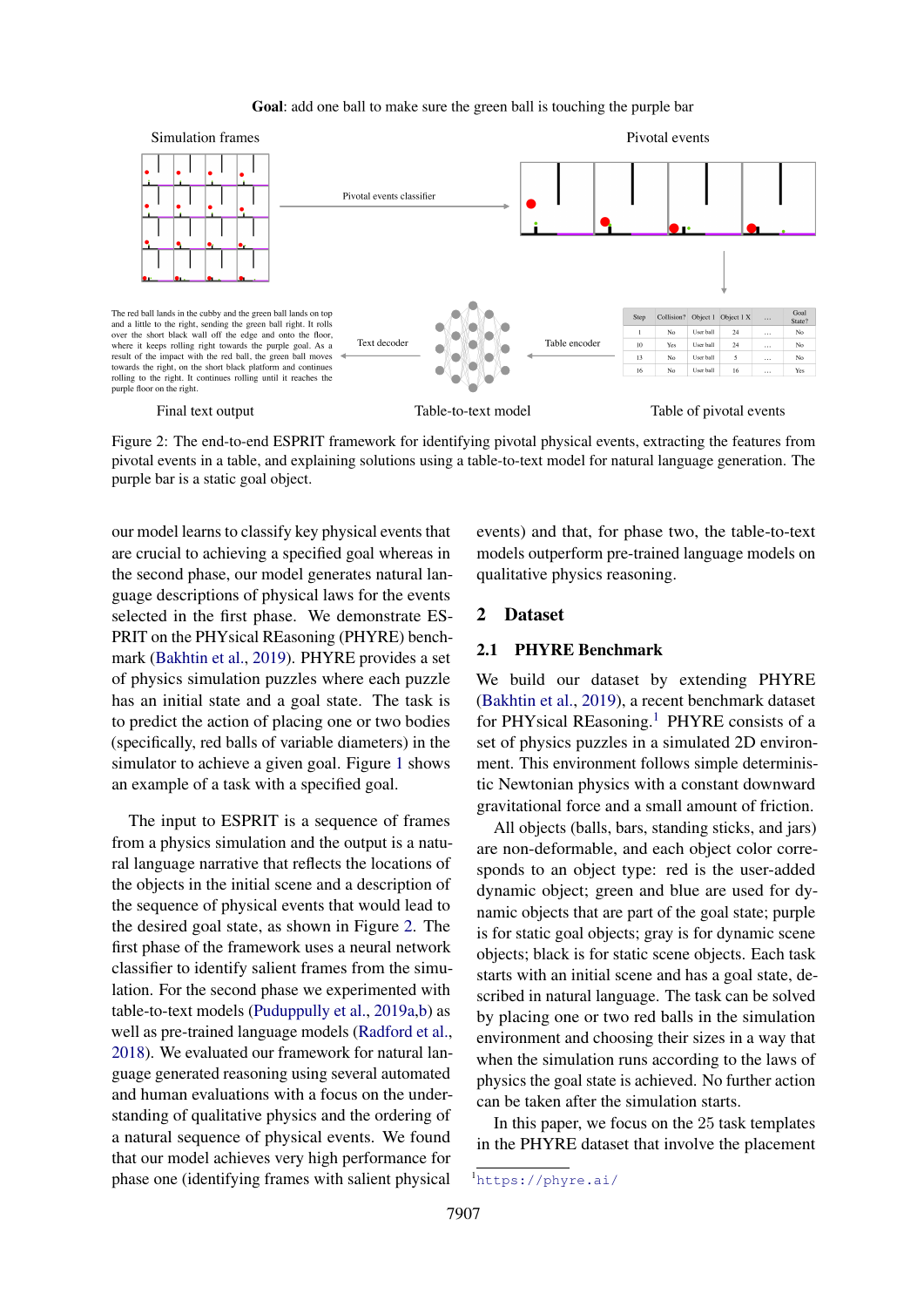<span id="page-2-0"></span>

| Templates                          | 25           |
|------------------------------------|--------------|
| <b>Tasks</b>                       | 2441         |
| Train/Val/Test                     | 1950/245/246 |
| Objects / Task                     | 14           |
| Frames / Task                      | 658          |
| Events / Task                      | 54           |
| Salient Events / Task              | 7            |
| Tokens / Initial State Description | 36           |
| Tokens / Simulation Description    | 45           |
| Vocabulary Size                    | 2172         |

Table 1: Statistics for the ESPRIT Dataset.

of a single ball to reach the goal state. Each template defines a set of 100 similar tasks generated by using different parameters for a template such as positions and sizes of objects. All tasks within the same template have the same goal (e.g., "make the blue ball touch the green ball") but somewhat different initial configurations.

## <span id="page-2-1"></span>2.2 Representing Frames as Structured Tables

We represent the simulation frames as structured tables by extracting information using the simula-tor module in the PHYRE API.<sup>[2](#page-0-1)</sup> The simulations consist of 60 frames per second. For each object, we collect its id, type (boundary, bar, jar, circle), color (red, green, blue, purple, gray, black), state (dynamic, static), and  $(x, y)$  coordinates. Jars also have an angle of rotation, width, base length, and side length (referred to as just length). Bars have length, width, and angle of rotation while circles have a radius. For each collision between two objects, we collect the  $(x, y)$  coordinates, velocity as a  $(v_x, v_y)$  vector, and the angle of rotation in radians for each object involved in the collision.

Extracting data from the PHYRE simulator. To track the motion of objects through a simulation, we intercepted PHYRE's built-in simulator. First, we created a dictionary of objects and their attributes in the simulation's initial scene (including the predicted action that was performed). It is important to note that the dictionary contains properties of both static and dynamic objects. But because static objects such as the simulation boundary are not affected by the physics in the simulation and their properties never change. So, unless a static object is involved in a collision, we did not

collect any other data about that object during the simulation.

Once this initial pass was made, we extracted the images of frames generated for the 2500 singleball simulations. Each simulation was run for a maximum of 1000 time steps or approximately 16 seconds. After the initial action is taken, a simulation is considered successful if it reaches the goal state and remains in that state for at least 180 consecutive time steps, the equivalent of three seconds. If a simulation does not satisfy this goal condition, it is considered unsuccessful. In this way, we found solution simulations for 2441 out of 2500 tasks. The remaining 59 task simulations seem more complex and would possibly require a prohibitive number of trials  $(> 10000)$  to reach the goal successfully and so we excluded those from our dataset.

Finally, we mapped the dictionary of objects and attributes in the initial state to the frames derived from the simulator so that we could track how the object's properties change from one frame to another.

Generating tables. The three physical concepts at play in the simulations – friction, collision, and gravity are either a cause or an effect of some collision. Therefore, collisions were the most common physical event in the simulations (average = 54 per task) and so we decided to only record collisions. For every collision extracted, we applied a window of size 3 to fetch frames before and after the collisions to remove any noise and get the more precise timestamp of the collision. Because pivotal events in a solution simulation only occur when two objects collide or separate, like a ball falling onto another or a ball rolling off of an elevated bar, we treat both cases identically.

## 2.3 Two-stage Annotation Procedure

Based on the simulation screenshots of the initial state and the collision, we employed a two-stage annotation procedure using Amazon MTurk. In the first stage, we showed the goal, the initial state, and all collisions during the simulation. We asked annotators to pick pivotal or salient events by selecting all and only the collisions that are *causally* related to the placement of the red ball and are necessary for the completion of the goal. In the second stage, we collected human annotations of natural language descriptions for the initial scene and explanations for the sequence of salient colli-

<sup>2</sup><https://phyre.ai/docs/simulator.html>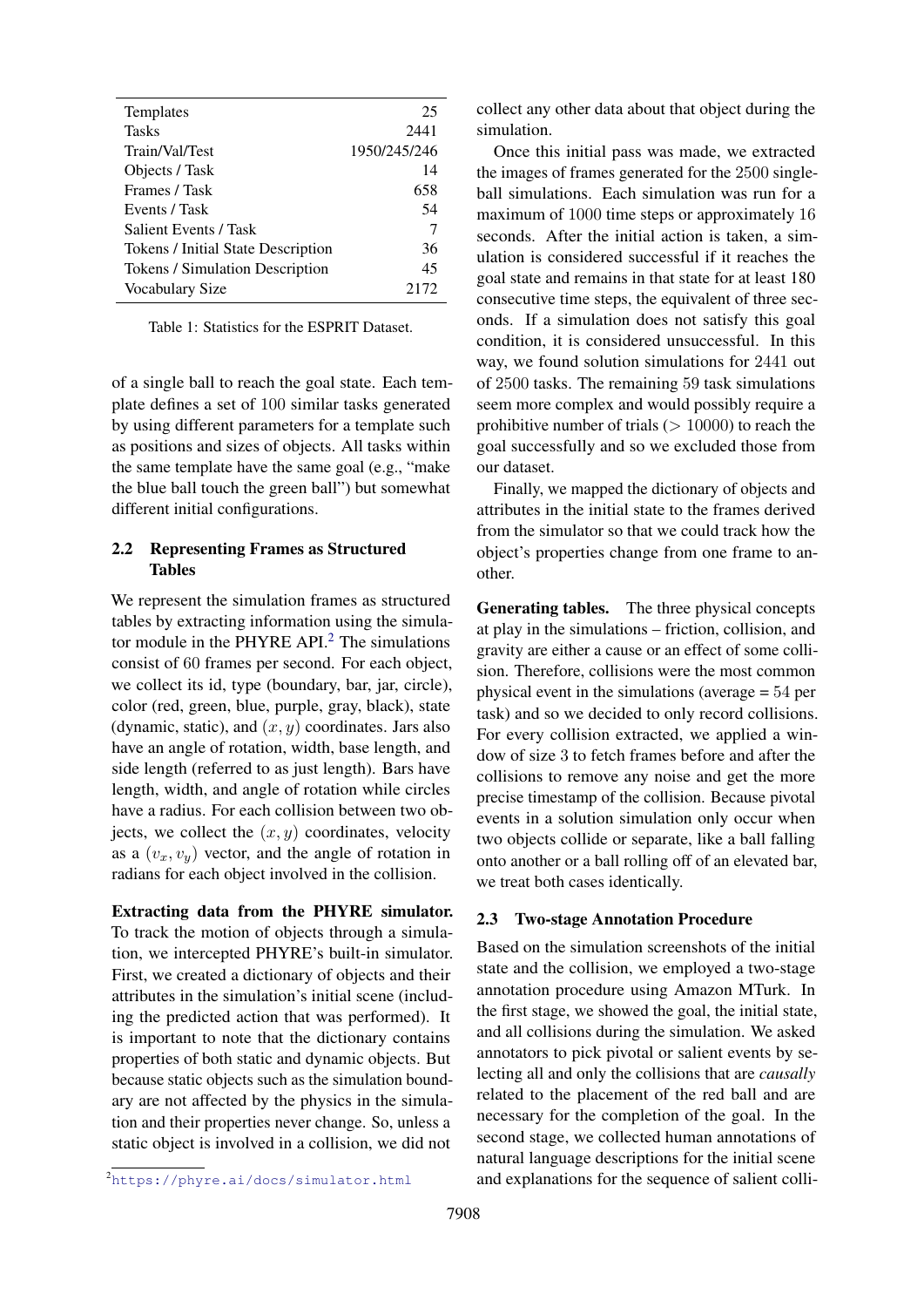sions annotated during the first stage. We showed the annotators the goal, the initial state with the red ball added, an animated GIF of the simulation, and the frames of salient collisions. We asked them to include descriptions of the shape, color, and position of the objects involved. The annotations for the initial scene and salient collisions are collected in separate text boxes.

## 2.4 Data Statistics

Our data statistics are summarized in Table [1.](#page-2-0) We generated solutions for 2441 tasks, covering 25 different templates. These tasks have an average of 14 objects, 658 total frames, and 54 collision events. We split the tasks randomly into 1950 train, 245 validation, and 246 test. On average, each task has 7 events marked as salient by the annotators. Also, on average the description of the initial state and simulation each have about 40 tokens, with a vocabulary size of 2172.

#### <span id="page-3-0"></span>3 Tasks and Methods

ESPRIT includes the following components:

Pivotal event detection. Given all the collision events in the simulation, select collisions that are crucial to achieving the goal state. Pivotal or salient collisions are collisions that fulfill the following two criteria: (i) causally related to the placement of the red ball, and (ii) necessary for the completion of the given goal.

To train a classifier to detect salient events, we use the following features from the table representation: collision time step, each object's shape, position  $(x, y)$ , velocity  $(v_x, v_y)$ , and angle of rotation. This totals 13 input features. The first object is often static, such as the boundary, while the second is often dynamic, such as the user-placed red circle. We experimented with a decision tree and a neural network MLP classifier to compare with a baseline that classifies every frame as salient. The MLP has three layers with 128, 128, and 32 nodes. There is a 15% dropout to avoid overfitting and batch normalization between each layer. Finally, a sigmoid node converts the output into a probability from 0 to 1 (anything above  $50\%$  is classified as salient). The models are trained on 59179 collisions (52066 negative, 7113 positive) and tested on 6893 collisions (6000 negative, 893 positive).

Natural language description of initial states. Given a list of objects and their attributes (color, position, type) in the initial frames, generate a corresponding natural language description of the initial scene. The generated text should faithfully describe all the objects in the corresponding input frame.

Natural language explanations for sequences of pivotal events. Given a sequence of pivotal events for a simulation and the goal, generate a natural language description to explain the solution simulation. The generated text should faithfully summarize the simulation by explaining the causal sequence of salient events in it.

The goal of natural language generation for our task is to explain the pivotal physical events in the simulation so that an end user can solve the task more efficiently and reliably. Hence, we experimented with treating the physical event description generation as (1) Table-to-Text Generation and as (2) Language Modeling. The salient event detection component of our system serves as the *content selection* component of the natural language generation pipeline. We describe the two approaches in the following sections.

## 3.1 Table-to-Text Generation

For the initial state description, the input is the structured table representation of the initial state, and the model generates a textual description conditioned on the input table. Similarly, for the salient events explanation, the model produces the description given the structured table representation of all the salient events as the input. Effective table-totext generation can be leveraged to teach AI agents to solve tasks in natural language and output explanation for the steps in the task solution.

For both generation tasks, we use the model from [Puduppully et al.](#page-10-1) [\(2019b\)](#page-10-1) which is a neural model for table-to-text generation by explicitly modeling entities.<sup>[3](#page-0-1)</sup> Since our desired generations are "entity" coherent", in that their coherence depends on the introduction and discussion of entities in discourse [\(Karamanis et al.,](#page-9-2) [2004\)](#page-9-2), the entity-based table-totext generation model is a proper method for our task. Unlike previous neural models treating entities as ordinary tokens, following [Puduppully et al.](#page-10-1) [\(2019b\)](#page-10-1), we explicitly create entity representations for our objects in the physical environment and update their representation as the text is generated.

The model input is a list of table records

 $3$ We also tried to use [Puduppully et al.](#page-10-0) [\(2019a\)](#page-10-0), but it requires a domain-specific relation extraction model to generate a specialized input, so we could not use it.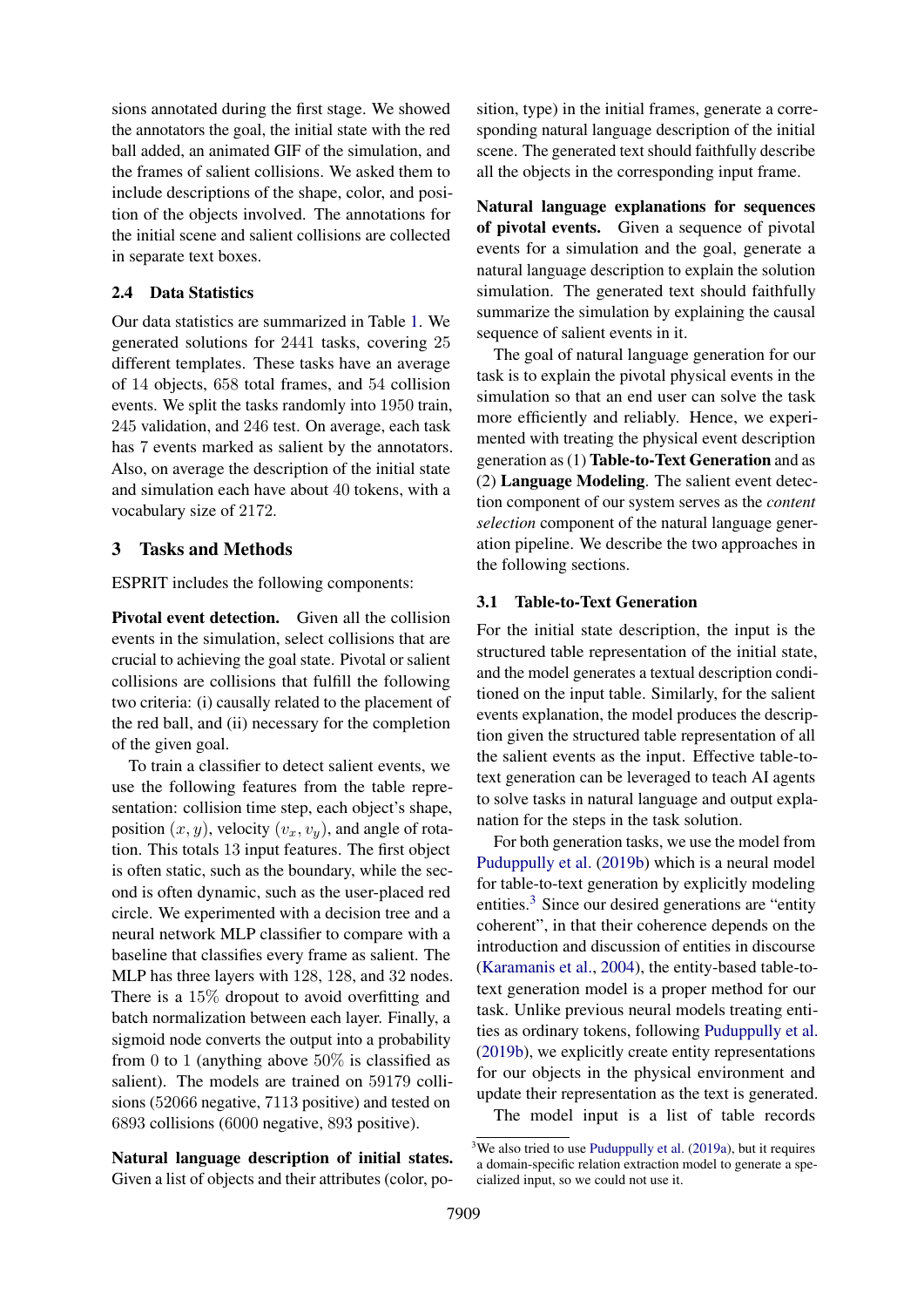as  $\{r_{j,l}\}_{l=1,j=1,\dots,|r|}^{L}$  where  $|r|$  is the number of records for this example, and  $L$  is the number of features for each record. For example,  $r_{j,1}$  are values and  $r_{j,2}$  are entities. The output y is description with words  $y = [y_1, \dots, y_{|y|}]$  where  $|y|$  is the length of the description.

**Encoder.** We first create embeddings  $\mathbf{r}_{i,l}$  of the features  $r_{j,l}$ , and then use a feed-forward layer to obtain the record embeddings  $\mathbf{r}_i$ .

$$
\mathbf{r}_j = \text{ReLU}(\mathbf{W}_r[\mathbf{r}_{j,1},\ldots,\mathbf{r}_{j,L}] + \mathbf{b}_r),
$$

where  $W_r$  and  $b_r$  are model parameters. From the record embeddings, we then use two methods to create the encoder outputs  $\{\mathbf e_j\}_{j=1}^{|r|}$ :

- AVG. We use  $e_i = r_i$ , and the first hidden state of the decoder is the average of the record representations:  $avg({e_j}_{j=1}^{|r|})$ .
- BILSTM. To account for the chronological order in the physical simulation, we use a BiL-STM over  $[r_1, \ldots, r_{|r|}]$ , whose hidden states are extracted as  $\{\mathbf e_j\}_{j=1}^{|r|}$ . The first hidden state of the decoder is initialized with the concatenation of the final step hidden states of the BiLSTM.

**Entity memory.** For each unique entity  $k$  (i.e., one of  $r_{j,2}$  values), we compute  $x_k$  as the average embeddings of all records which satisfy  $r_{i,2} = k$ . During each decoding step  $t$ , we maintain an entity memory representation  $\mathbf{u}_{t,k}$ , and initialize it at  $t =$ −1 as:

$$
\mathbf{u}_{t=-1,k} = \mathbf{W}_i \mathbf{x}_k,
$$

where  $W_i$  is a model parameter.

Denote the hidden state of the decoder at t as  $\mathbf{d}_t$ . We update the entity representation  $\mathbf{u}_{k,t}$  at each t with a gating mechanism as follows:

$$
\gamma_t = \sigma(\mathbf{W}_d \mathbf{d}_t + \mathbf{b}_d),
$$
  
\n
$$
\delta_{t,k} = \gamma_t \odot \sigma(\mathbf{W}_e \mathbf{d}_t + \mathbf{b}_e + \mathbf{W}_f \mathbf{u}_{t-1,k} + \mathbf{b}_f),
$$
  
\n
$$
\tilde{\mathbf{u}}_{t,k} = \mathbf{W}_g \mathbf{d}_t,
$$
  
\n
$$
\mathbf{u}_{t,k} = (1 - \delta_{t,k}) \odot \mathbf{u}_{t-1,k} + \delta_{t,k} \odot \tilde{\mathbf{u}}_{t,k},
$$

where  $\mathbf{W}_{d,e,f,g}$  and  $\mathbf{b}_{d,e,f}$  are model parameters, and  $\odot$  is element-wise product.  $\gamma_t$  indicates if there should be an update at t, and  $\delta_{t,k}$  controls the update by interpolating between the previous  $\mathbf{u}_{t-1,k}$  and candidate entity memory  $\tilde{\mathbf{u}}_{t,k}$ .

Hierarchical attention. We then use a hierarchical attention mechanism such that the decoder can first focus on entities and then the records for these entities. We can rearrange the encoder output  $e_i$  in two-dimensional  $\mathbf{g}_{k,z}$ , where k is index for entities and  $z$  is the index for records of corresponding entities. For each entity, we can compute the attention over its records along  $z$ , and compute the entity context vector  $s_{t,k}$ :

$$
\alpha_{t,k,z} \propto \exp(\mathbf{d}_t^{\mathsf{T}} \mathbf{W}_a \mathbf{g}_{k,z}), \quad \sum_z \alpha_{t,k,z} = 1,
$$

$$
\mathbf{s}_{t,k} = \sum_z \alpha_{t,k,z} \mathbf{g}_{k,z}.
$$

Then we compute the higher level attention over entities along  $k$ , and compute the encoder context vector  $\mathbf{q}_t$ :

$$
\phi_{t,k} \propto \exp(\mathbf{d}_t^{\mathsf{T}} \mathbf{W}_h \mathbf{u}_{t,k}), \quad \sum_k \phi_{t,k} = 1,
$$

$$
\mathbf{q}_t = \sum_k \phi_{t,k} \mathbf{s}_{t,k}.
$$

**Decoder.** The encoder context vector  $q_t$  is then used in the decoder to compute a probability for each output token  $y_t$ :

$$
\mathbf{d}_t^{\text{att}} = \tanh(\mathbf{W}_c[\mathbf{d}_t; \mathbf{q}_t]),
$$

$$
p_{\text{gen}}(y_t|y_{< t}, r) = \text{softmax}(\mathbf{W}_y \mathbf{d}_t^{\text{att}} + \mathbf{b}_y).
$$

In both generation tasks, we fine-tune the entity model provided by [Puduppully et al.](#page-10-1) [\(2019b\)](#page-10-1) for 125 epochs. We use the same training hyperparameters and select the best model using token-match accuracy following [Puduppully et al.](#page-10-1) [\(2019b\)](#page-10-1).

#### 3.2 Language Modeling

We fine-tune a language model (LM) to generate descriptions of the initial state and explanations for sequences of pivotal physical events using the training split of our dataset. We use the pre-trained GPT-large [\(Radford et al.,](#page-10-2) [2018\)](#page-10-2) LM, which is a multi-layer transformer-based [\(Vaswani et al.,](#page-10-3) [2017\)](#page-10-3) model.

For the generation of initial state descriptions, the LM is fine-tuned conditioned on the objects (such as ball, jar, etc.) and their attributes (such as dynamic, static, color, size, etc.) extracted from the simulator described in Section [2.2](#page-2-1) and the human written descriptions. So, the input context during training is defined as follows:

$$
C_{init} = o_1, o_2, \dots, o_n
$$
, "In the physical simulation"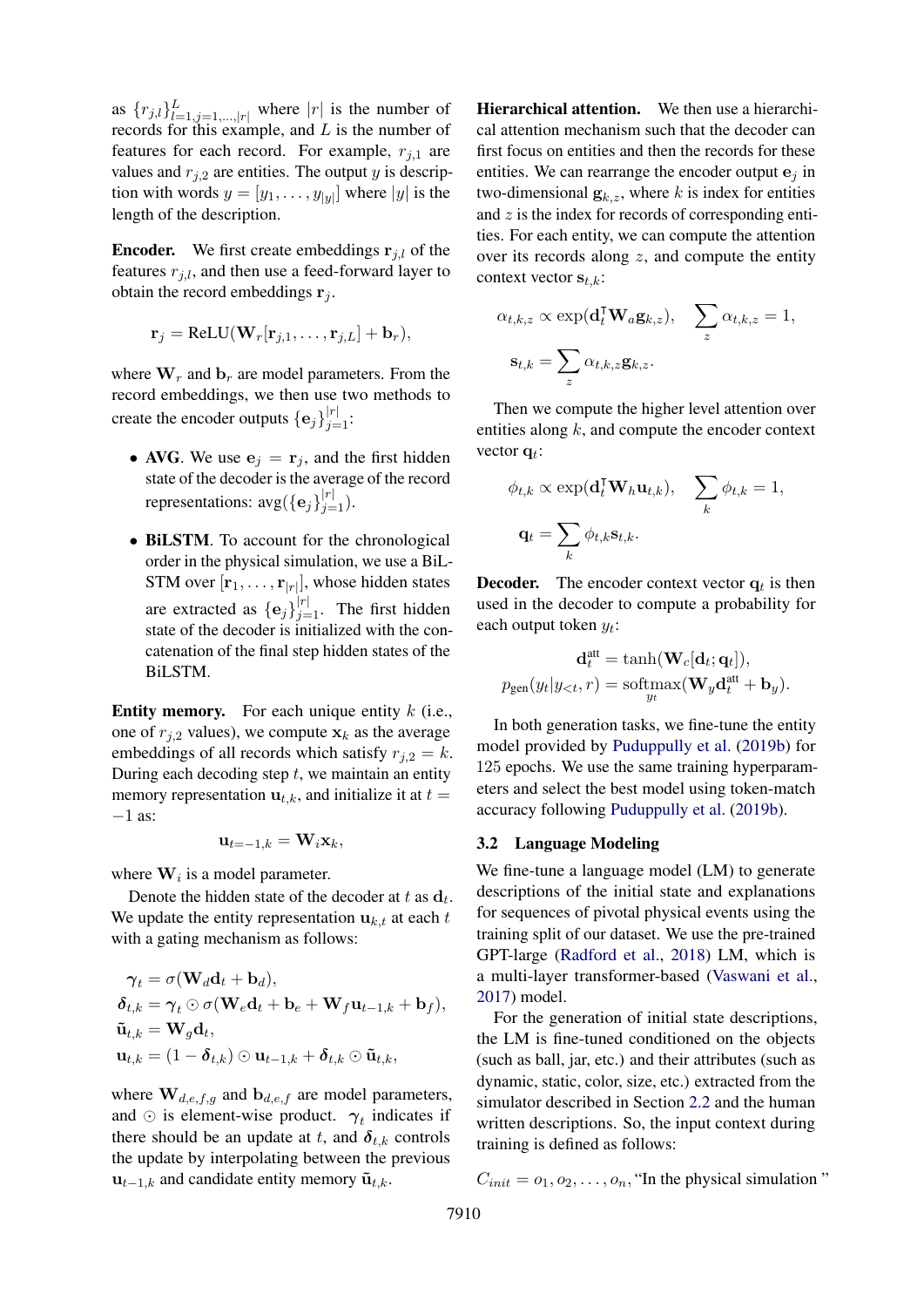where  $o_1, o_2, ..., o_n$  is the list of extracted objects with their attributes, e.g., "small red dynamic ball". The model is trained to generate the initial scene description s according to a conditional language modeling objective. The objective is to maximize:

$$
\sum_i \log P(s_i|s_{i-k},\ldots,s_{i-1},C_{init};\Theta),
$$

where  $k$  is the size of the context window (in our case  $k$  is always greater than the length of  $s$  so that the entire explanation is within the context). The conditional probability  $P$  is modeled by a neural network with parameters  $\Theta$  conditioned on  $C_{init}$ and previous tokens.

For explanations of the salient physical events in the simulation, the LM is fine-tuned conditioned on the initial state descriptions and the human generated reasoning. So, the input context during training is defined as follows:

$$
C_{sim}
$$
 = "init\_scence. The red ball is placed and "

The model is trained to generate the physical reasoning r by maximizing the following objective:

$$
\sum_{i} \log P(r_i|r_{i-k},\ldots,r_{i-1},C_{sim};\Theta).
$$

We generate sequences of maximum length 40, use a batch size of 12, train for a maximum of 50 epochs, selecting the best model based on validation BLEU and perplexity scores. The learning rate was set to  $10^{-6}$ , warmed up linearly with proportion 0.01 and weight decay 0.01. We experimented both with temperature 1.0 and lower temperatures  $(0.1, 0.2)$  to restrict generation to the physics domain and avoid diversity. For word sampling, we tried top k as 3 and 5 as well as greedy  $(k = 1)$ . We found that the temperature of 0.1 with  $k = 3$ worked best.

We note that it is not fair to compare the generated text by the table-to-text model and the LM because the input to the table-to-text model is structured with fine-grained details while the input to the LM is an unstructured prompt. A promising approach would be one that uses a table encoder with a pre-trained language model that is more robust and generalizable.

#### 4 Evaluation Metrics

We evaluate our models using both automatic metrics and human evaluations.

#### 4.1 Automatic Metrics

We use precision, recall, and F1 for the pivotal event classification task which can be formulated as a binary classification problem.

For the natural language description of initial frames and solution simulations, we use automatic metrics including BLEU-1, BLEU-2, ROUGE<sub>L</sub>, and METEOR using the implementation from [Sharma et al.](#page-10-4) [\(2017\)](#page-10-4).

#### 4.2 Human Evaluations

The automated metrics for generation evaluation are very crude and do not measure the correctness and coverage of actual physical concepts or even the natural ordering in which physical events occur in a given simulation. For example, an object first falls and then it hits the ground or an object first falls on some other object which then causes the second object to be set in motion. So, we deployed human evaluations to measure the quality of the physical concepts captured by our language generation models in terms of *validity* and *coverage*.

To measure the *validity* of initial scene descriptions, we showed humans the generated description for a task, the initial frames from that task, and three random distractor initial scenes from other tasks which may or may not be from the same template. Then, we asked them to select the frame that belongs to the task being described. This evaluates how faithful and accurate the generated description is to the input initial state. If the generated text does not include a detailed description of the objects, their attributes, and their positions, it would be difficult for humans to map them to the correct initial scene.

For evaluating the *validity* of pivotal events descriptions, we showed humans the generated text for a task, the initial state of that task, and three distractor initial states generated from the same task but with positions of the red ball that do not solve the task. Then, we asked them to select the correct initial state with the red ball that would eventually reach the task goal. A good simulation description should give higher accuracy for humans to choose the correct solution. Note that we also evaluated the human generated initial state description and pivotal events description by asking annotators to match the human natural language descriptions that we collected and found the average accuracy to only be 70.2% for the initial scene description and 44.7% for the pivotal events description (Ta-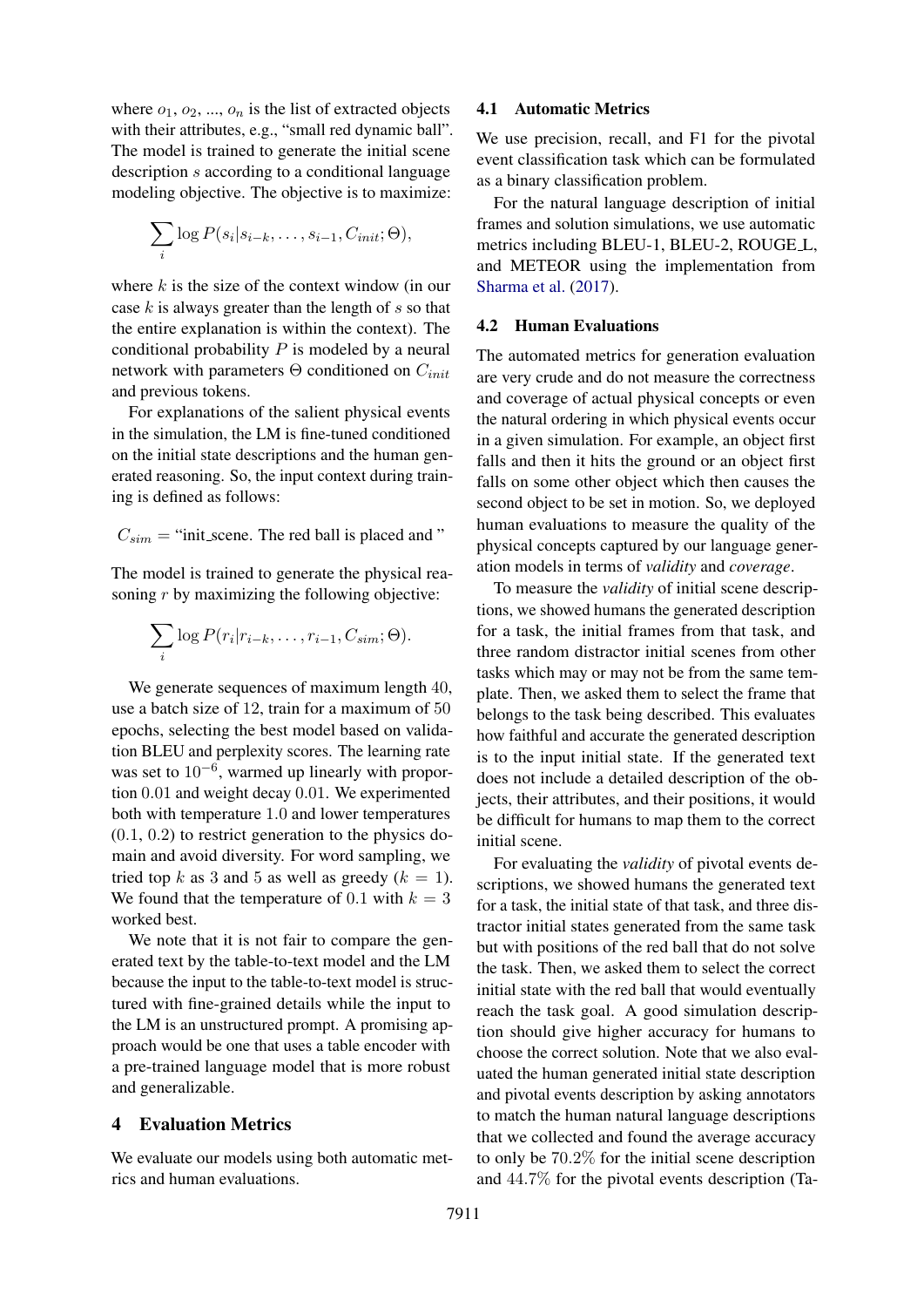<span id="page-6-0"></span>

|                      | Precision Recall |        | F1.  |
|----------------------|------------------|--------|------|
| Positive             | 0.01             | 0.11   | 0.02 |
| <b>Decision Tree</b> | 0.87             | 0.86   | 0.87 |
| MLP                  | 0.90             | (1.91) | 0.90 |

Table 2: Results on pivotal events classification.

ble [4\)](#page-7-0). This is because of reporting bias, i.e., humans rarely state events that are obvious [\(Forbes](#page-9-3) [and Choi,](#page-9-3) [2017\)](#page-9-3). For example, a falling ball would bounce multiple times or an object pushed off an elevated bar by another object would have a projectile motion. Lack of such fine-grained explanations is what makes the human evaluation of human generated descriptions especially for the sequence of pivotal events have poor accuracy.

The PHYRE tasks incorporate three physical concepts in every simulation — gravity, collision, friction. So, to measure *coverage*, we show humans just the natural language description of the simulation and ask them to select words that would imply any of the three concepts. For example, "rolling" or "slipping" would imply friction, "falling" would imply gravity, "hit" would imply collision, etc. We note that many physical concepts are very abstract and even difficult to be noticed visually, let alone describe in natural language. For example, moving objects slow down due to friction, but this physical concept is so innate that humans would not generally use words that imply friction to describe what they see. This metric gives us an overview of what degree of coverage the text generation models have for each of the three physical concepts.

For all our human evaluations we used MTurk and collected 3 annotations per instance and report the majority. We paid Turkers 50 cents per instance for the validity evaluation and 50 cents per instance for the coverage evaluation.

## 5 Experimental Results and Discussion

Table [2](#page-6-0) summarizes the performance of the pivotal events classifiers. The decision tree and MLP classifiers get very high performance with 0.87 and 0.9 F1 scores respectively. The baseline classifies every event as pivotal and thus performs very poorly.

From the decision tree, we extract feature importance values for each of the 13 input variables described in Section [3.](#page-3-0) The most important variable is the time step of the collision, with a weight of 0.178. The most important features for classification were an object's collision position, its velocity, and then its angle of rotation. Given such strong results for identifying pivotal events, we were able to predict the salient events of previously unseen simulations and that helped in the next step of generation descriptions of salient events.

Table [3](#page-7-1) shows the performance of the three text generation models using automatic metrics. The table-to-text models perform better than the language model on most of the metrics. The AVG model performs slightly better than the BiLSTM on both generation tasks. However, these metrics are a very crude measure of physical reasoning performance and are not intuitive. The human evaluations, on the other hand, are more informative and insightful.

Human evaluation – validity. While the GPT model can achieve scores comparable to the datato-text models using automated metrics, its performance using human evaluation is as good as chance, as shown in Table [4.](#page-7-0) We found that the GPT LM generation was very high-level and is not useful for humans to decide which tasks (among the correct and distractor choices) the generated solution explanation of the initial state and pivotal events match. By contrast, AVG and BiLSTM have significantly higher accuracy, mainly because their output is more fine-grained and so gives a more thorough explanation of the solution. Surprisingly, the human annotations of the descriptions that we collected as ground truth are not perfect either, indicating that humans tend to produce sentences that are not sufficiently discriminate and even sometimes skip obvious details such as whether the ball rolls to the left vs. right.

Human evaluation – coverage. Table [5](#page-7-2) shows the results for coverage of physical concepts. The outputs of the GPT model are repetitive and not grammatical, containing little explanation of physical concepts. AVG and BiLSTM, on the other hand, can generate text that contains fine-grained descriptions of physical concepts even sometimes better than those generated by humans. This is because humans don't describe everyday commonsense concepts using fine-grained language, while the AVG and BiLSTM models tend to generate long detailed descriptions containing various words for gravity (e.g., falls, drop, slope, land), friction (e.g., roll, slide, trap, travel, stuck, remain), and collision (e.g., hit, collide, impact, land, pin, bounce).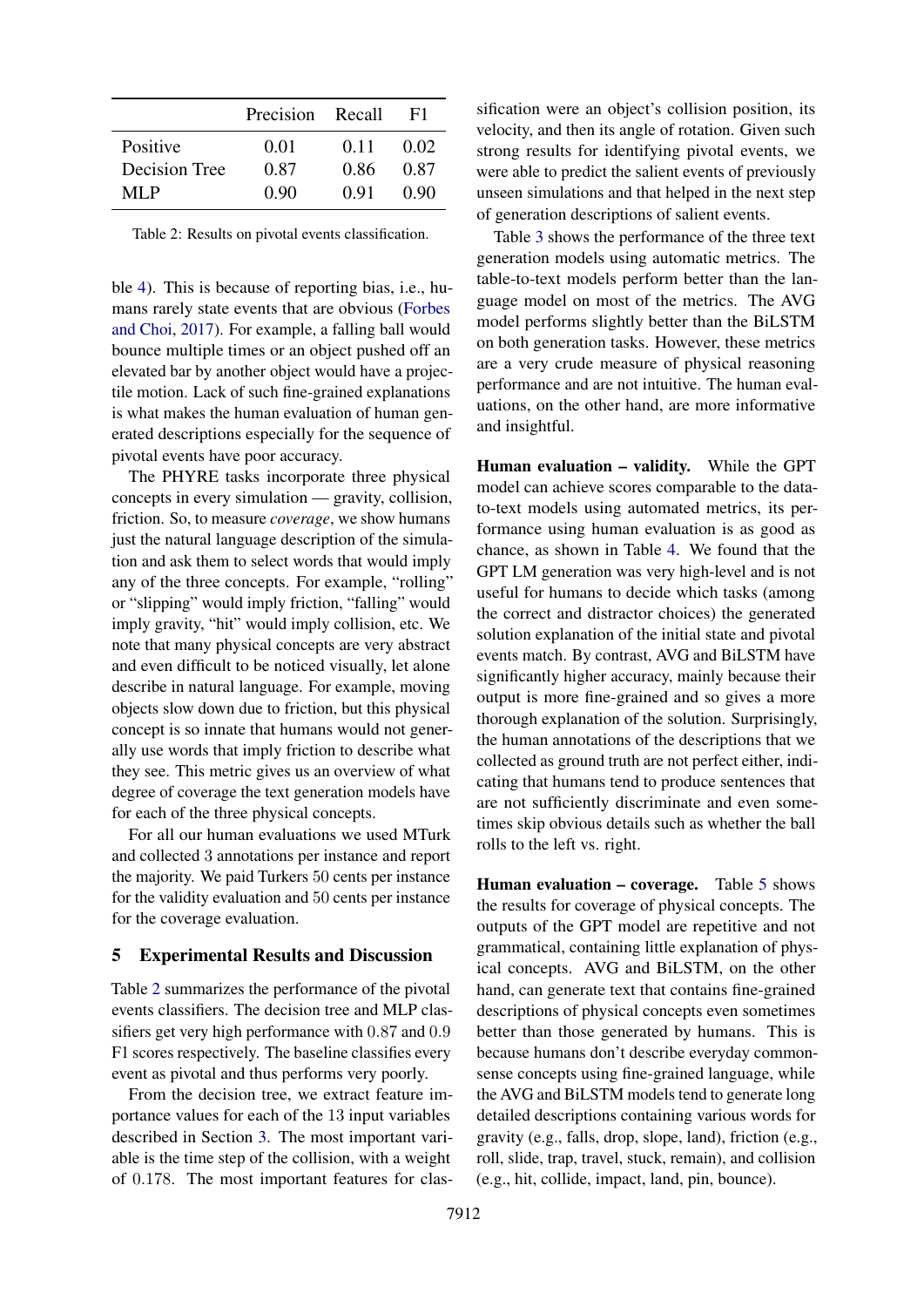<span id="page-7-1"></span>

|                                   | Initial state description |       |                       |       |       | Pivotal events description |                             |       |
|-----------------------------------|---------------------------|-------|-----------------------|-------|-------|----------------------------|-----------------------------|-------|
|                                   | BLEU-1                    |       | BLEU-2 ROUGE_L METEOR |       |       |                            | BLEU-1 BLEU-2 ROUGEL METEOR |       |
| GPT (Radford et al., 2018)        | 15.37                     | 2.25  | 20.08                 | 9.93  | 24.32 | 3.89                       | 26.82                       | 12.14 |
| AVG (Puduppully et al., 2019b)    | 15.37                     | 11.38 | 22.53                 | 24.09 | 20.53 | 15.89                      | 29.11                       | 27.38 |
| BiLSTM (Puduppully et al., 2019b) | 14.74                     | 10.59 | 21.35                 | 23.00 | 20.36 | 15.48                      | 27.93                       | 26.91 |

Table 3: Automatic evaluation of initial state and pivotal events descriptions on the test set.

<span id="page-7-0"></span>

|                                   |       | Initial state Pivotal events |
|-----------------------------------|-------|------------------------------|
| Random classifier                 | 25.0  | 25.0                         |
| GPT (Radford et al., 2018)        | 23.8  | 26.8                         |
| AVG (Puduppully et al., 2019b)    | 50.8  | 36.6                         |
| BiLSTM (Puduppully et al., 2019b) | 58.1  | 40.2                         |
| Human annotation                  | 70 2. | .47                          |

Table 4: Human evaluation for *validity* accuracy of initial state and simulation descriptions on test set.

<span id="page-7-2"></span>

|                                                                                                   | Gravity               | Friction           | Collision            |
|---------------------------------------------------------------------------------------------------|-----------------------|--------------------|----------------------|
| GPT (Radford et al., 2018)<br>AVG (Puduppully et al., 2019b)<br>BiLSTM (Puduppully et al., 2019b) | 89.3<br>100.4<br>99.2 | 20<br>61.6<br>70.7 | 16.0<br>71.8<br>71 1 |
| Human annotation                                                                                  | 96.7                  | 43 O               | 57 O                 |

Table 5: Human evaluation for *coverage* accuracy of physical concepts in simulation descriptions on test set.

<span id="page-7-3"></span>

| Input records                           | green green_circle_0 $ OBJ$ _COLOR<br><b>INITIAL STATE</b><br>circle green_circle_0   OBJ_TYPE  <br><b>INITIAL STATE</b><br>dynamic green_circle_0 OBJ_STATE<br>INITIAL_STATE 76 green_circle_0  X  <br>INITIAL_STATE 162 green_circle_0 Y <br><b>INITIAL_STATE</b>                                                                                                                                                                                    |
|-----------------------------------------|--------------------------------------------------------------------------------------------------------------------------------------------------------------------------------------------------------------------------------------------------------------------------------------------------------------------------------------------------------------------------------------------------------------------------------------------------------|
| Gold annotation                         | The red and green balls fall. The red ball lands<br>on the ground and the green ball lands on the<br>red ball and rolls to the right over the black<br>vertical har                                                                                                                                                                                                                                                                                    |
| Generation (AVG)<br>Generation (BiLSTM) | The red ball lands in the cubby and the green<br>ball lands on top and a little to the right,<br>sending the green ball right. It rolls over the<br>short black wall of the cage and onto the floor,<br>where it keeps rolling right towards the purple<br>goal<br>The red ball falls and knocks the green ball off<br>of its curved black platform and to the left. It<br>rolls leftwards and continues falling until it<br>lands on the purple floor |

Table 6: Example input records, gold annotation, and generated simulation description from the AVG and BiLSTM models, taken from example 00014:394. We show only a short segment of the actual input records.

Qualitative analysis. An example of the model inputs and outputs is in Table [6](#page-7-3) and taken from simulation id 00014:394. Here we make two observations. First, the generated descriptions are not as succinct as the gold annotations, because our model is obtained from fine-tuning an entity-based model pre-trained on generating long Rotowire game summaries [\(Wiseman et al.,](#page-11-0) [2017\)](#page-11-0). Second, the output generated by the BiLSTM model predicts the incorrect direction of motion for the green ball, an error that is occasionally seen across generation descriptions of both models. This indicates that a table-to-text paradigm for generating such solution explanations is not adequate for learning the direction of motion for the physical reasoning required for these explanations.

## 6 Related Work

Qualitative physics and Visual reasoning. Qualitative physics aims to represent and reason about the behavior of physical systems [\(Forbus,](#page-9-1) [1988\)](#page-9-1). [McCloskey and Kohl](#page-10-5) [\(1983\)](#page-10-5); [McCloskey](#page-10-6) [et al.](#page-10-6) [\(1983\)](#page-10-6) suggests that people use simplified intuitive theories to understand the physical world in day-to-day life. Earlier works explored using probabilistic simulations to train physical inference through physical simulations [\(Battaglia et al.,](#page-9-4) [2013;](#page-9-4) [Zhang et al.,](#page-11-1) [2016\)](#page-11-1). Recent papers use neural networks over visual inputs to predict future pixels [\(Finn et al.,](#page-9-5) [2016;](#page-9-5) [Lerer et al.,](#page-10-7) [2016;](#page-10-7) [Mirza](#page-10-8) [et al.,](#page-10-8) [2016;](#page-10-8) [Du and Narasimhan,](#page-9-6) [2019\)](#page-9-6) or make qualitative predictions [\(Groth et al.,](#page-9-7) [2018;](#page-9-7) [Li](#page-10-9) [et al.,](#page-10-9) [2016,](#page-10-9) [2017;](#page-10-10) [Janner et al.,](#page-9-8) [2019;](#page-9-8) [Wu et al.,](#page-11-2) [2015;](#page-11-2) [Mao et al.,](#page-10-11) [2019\)](#page-10-11). Furthermore, several frameworks and benchmarks have been introduced to test visual reasoning such as PHYRE [\(Bakhtin](#page-9-0) [et al.,](#page-9-0) [2019\)](#page-9-0), Mujoco [\(Todorov et al.,](#page-10-12) [2012\)](#page-10-12), and Intphys [\(Riochet et al.,](#page-10-13) [2018\)](#page-10-13), some of which are combined with natural language for question answering such as NLVR [\(Suhr et al.,](#page-10-14) [2017\)](#page-10-14), CLEVR [\(Johnson et al.,](#page-9-9) [2017\)](#page-9-9), and VQA [\(Antol](#page-9-10) [et al.,](#page-9-10) [2015\)](#page-9-10). In a parallel work, [Yi et al.](#page-11-3) [\(2020\)](#page-11-3) introduced the CLEVRER dataset for reasoning about collision events from videos with different types of questions. In contrast, we develop the ability to reason and explain the behavior of dynamic physical systems by generating natural language.

Natural language explanations and Commonsense reasoning. Several recent papers propose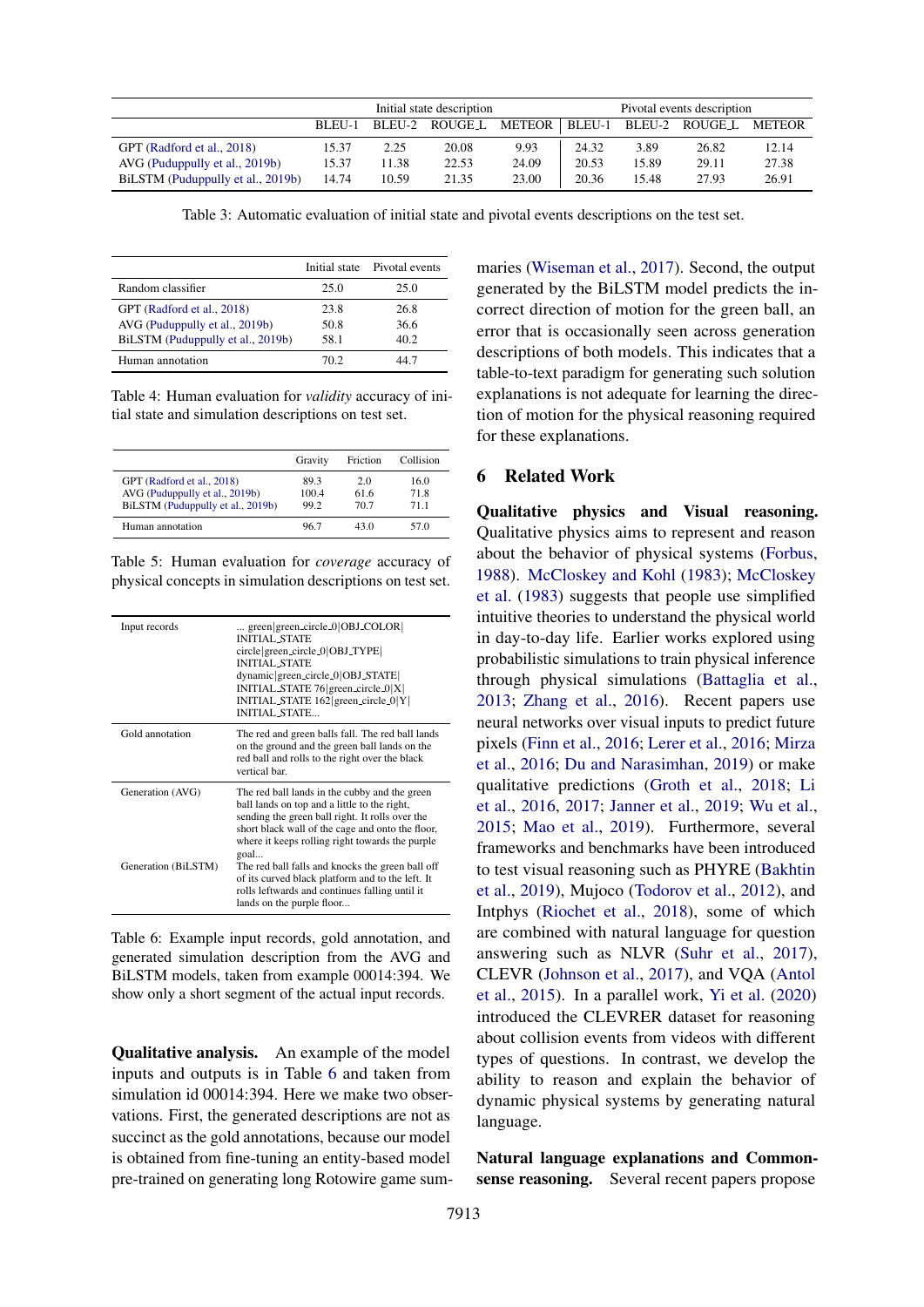to use natural language for explanation and commonsense reasoning [\(Lei et al.,](#page-10-15) [2016;](#page-10-15) [Camburu](#page-9-11) [et al.,](#page-9-11) [2018;](#page-9-11) [Forbes and Choi,](#page-9-3) [2017;](#page-9-3) [Chai et al.,](#page-9-12) [2018;](#page-9-12) [Forbes et al.,](#page-9-13) [2019;](#page-9-13) [Rajani et al.,](#page-10-16) [2019;](#page-10-16) [DeY](#page-9-14)[oung et al.,](#page-9-14) [2020\)](#page-9-14). [Lei et al.](#page-10-15) [\(2016\)](#page-10-15), for example, generate textual rationales for sentiment analysis by highlighting phrases in the input. [Forbes and](#page-9-3) [Choi](#page-9-3) [\(2017\)](#page-9-3) learn the physical knowledge of actions and objects from natural language. [Camburu](#page-9-11) [et al.](#page-9-11) [\(2018\)](#page-9-11) propose e-SNLI by generating explanations for the natural language inference problem at a cost of performance. [Rajani et al.](#page-10-16) [\(2019\)](#page-10-16) propose to use LMs to generate explanations that can be used during training and inference in a classifier and significantly improve CommonsenseQA performance. [Bisk et al.](#page-9-15) [\(2020\)](#page-9-15) propose to use a question answering task to test the model's physical commonsense and reasoning ability. In contrast to the previous work, we focus on identifying pivotal physical events and then generating natural language explanations for them. We find that this two-step approach works more effectively.

Table-to-text generation. Table-to-text generation aims to produce natural language output from structured input. Applications include generating sports commentaries from game records [\(Tanaka-Ishii et al.,](#page-10-17) [1998;](#page-10-17) [Chen and Mooney,](#page-9-16) [2008;](#page-9-16) [Taniguchi et al.,](#page-10-18) [2019\)](#page-10-18), weather forecasts [\(Liang et al.,](#page-10-19) [2009;](#page-10-19) [Konstas and Lapata,](#page-9-17) [2012;](#page-9-17) [Mei](#page-10-20) [et al.,](#page-10-20) [2016\)](#page-10-20), biographical texts from Wikipedia infoboxes [\(Lebret et al.,](#page-10-21) [2016;](#page-10-21) [Sha et al.,](#page-10-22) [2018;](#page-10-22) [Liu](#page-10-23) [et al.,](#page-10-23) [2018;](#page-10-23) [Perez-Beltrachini and Lapata,](#page-10-24) [2018\)](#page-10-24), descriptions of knowledge bases [\(ODonnell et al.,](#page-10-25) [2000;](#page-10-25) [Trisedya et al.,](#page-10-26) [2018;](#page-10-26) [Zhu et al.,](#page-11-4) [2019;](#page-11-4) [Yu](#page-11-5) [et al.,](#page-11-5) [2019\)](#page-11-5) and source code [\(Iyer et al.,](#page-9-18) [2016\)](#page-9-18), and dialog response generation from slot-value pairs [\(Wen et al.,](#page-11-6) [2015\)](#page-11-6).

Recently, neural encoder-decoder models [\(Sutskever et al.,](#page-10-27) [2014;](#page-10-27) [Cho et al.,](#page-9-19) [2014\)](#page-9-19) based on attention [\(Bahdanau et al.,](#page-9-20) [2015;](#page-9-20) [Luong et al.,](#page-10-28) [2015\)](#page-10-28) and copy mechanisms [\(Gu et al.,](#page-9-21) [2016;](#page-9-21) [Gulcehre et al.,](#page-9-22) [2016\)](#page-9-22) have shown promising results on table-to-text tasks [\(Wiseman et al.,](#page-11-0) [2017;](#page-11-0) [Gehrmann et al.,](#page-9-23) [2018;](#page-9-23) [Puduppully et al.,](#page-10-0) [2019a](#page-10-0)[,b;](#page-10-1) [Iso et al.,](#page-9-24) [2019;](#page-9-24) [Castro Ferreira et al.,](#page-9-25) [2019;](#page-9-25) [Zhao et al.,](#page-11-7) [2020;](#page-11-7) [Chen et al.,](#page-9-26) [2020a\)](#page-9-26). While traditional methods use different modules for each generation stage in a pipeline [\(Reiter and Dale,](#page-10-29) [2000\)](#page-10-29), neural table-to-text models are trained on large-scale datasets, relying on representation learning for generating coherent and grammatical

texts. [Puduppully et al.](#page-10-0) [\(2019a\)](#page-10-0) propose a neural network approach that first selects data records to be mentioned and then generates a summary from the selected data, in an end-to-end fashion. [Chen](#page-9-27) [et al.](#page-9-27) [\(2020b\)](#page-9-27) use pre-trained language models to generate descriptions for tabular data in a few shot setting.

#### 7 Conclusions and Future Directions

ESPRIT uses a two-step approach for qualitative physical reasoning. To train models that can describe physical tasks, we collected open-ended natural language text descriptions of initial states and pivotal physical events in a 2D simulation from human annotators. We then trained a model to identify these pivotal events and then fine-tuned on pre-trained table-to-text generation and language models without using the image representations of the actual simulation frames.

Our results indicate that table-to-text models perform better than language models on generating valid explanations of physical events but there is a lot more room for improvement compared to human annotations. We hope that the dataset we collected will facilitate research in using natural language for physical reasoning.

Reinforcement Learning (RL) agents may be able to solve physical tasks much more efficiently by leveraging natural language reasoning as opposed to model-free approaches that are often highly sample-inefficient. An RL agent that leverages natural language descriptions of physical events to reason about the solution for a given goal (similar to [Zhong et al.](#page-11-8) [\(2020\)](#page-11-8)) or for reward shaping (similar to [Goyal et al.](#page-9-28) [\(2019\)](#page-9-28)) could be a compelling line of future research.

More importantly, having a model that can meaningfully reason about commonsense qualitative physics could be interpretable and more robust, as they might focus on the parts of physical dynamics that are relevant for generalization to new scenarios. Such systems are widely applicable to self-driving cars or tasks that involve human-AI interactions, such as robots performing everyday human tasks like making coffee or even collaboratively helping with rescue operations.

## Acknowledgments

We would like to thank Abhinand Sivaprasad for his helpful discussions and annotations. We also thank the anonymous reviewers for their feedback.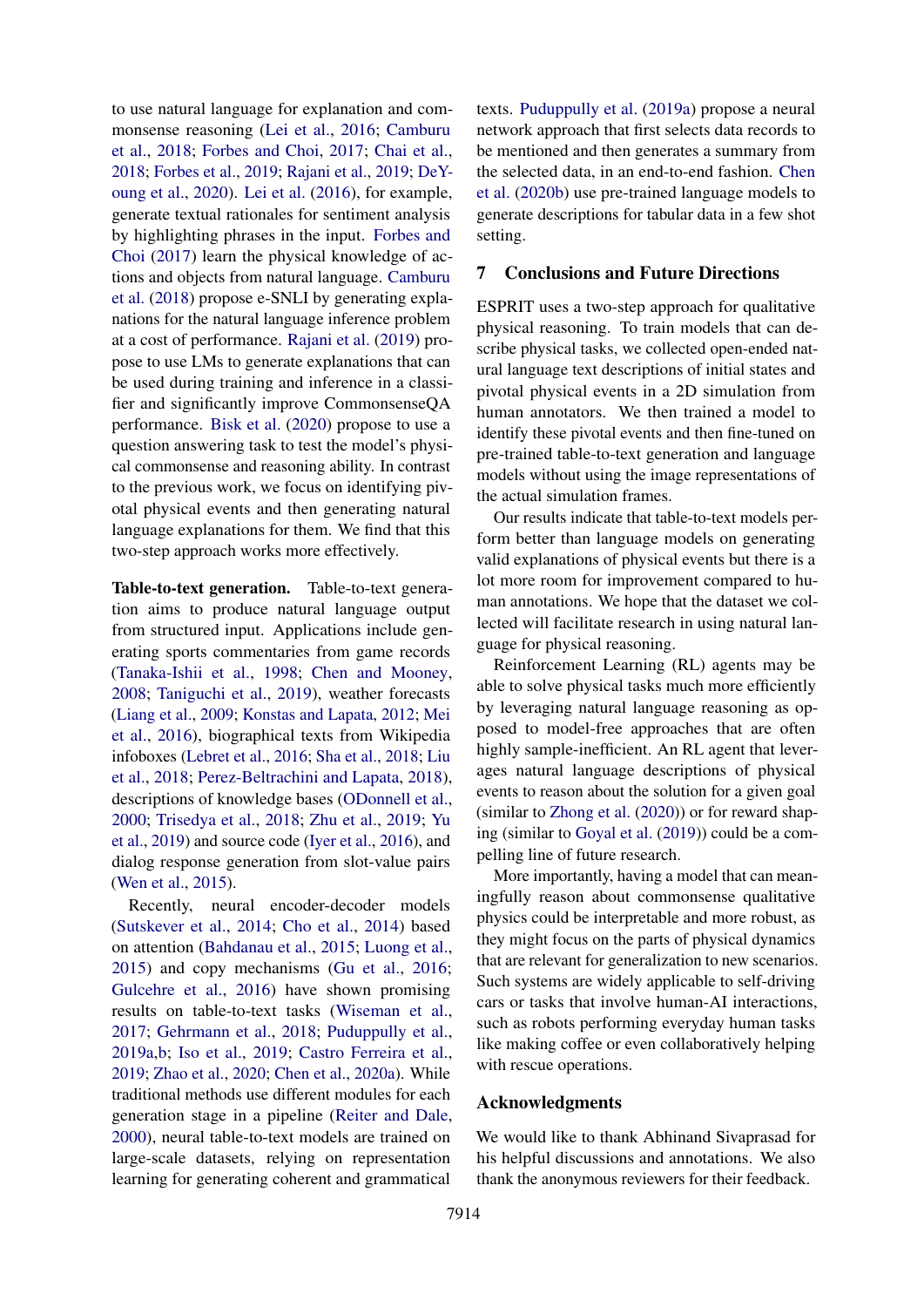#### References

- <span id="page-9-10"></span>Stanislaw Antol, Aishwarya Agrawal, Jiasen Lu, Margaret Mitchell, Dhruv Batra, C Lawrence Zitnick, and Devi Parikh. 2015. VQA: Visual question answering. In *ICCV*.
- <span id="page-9-20"></span>Dzmitry Bahdanau, Kyunghyun Cho, and Yoshua Bengio. 2015. Neural machine translation by jointly learning to align and translate. In *ICLR*.
- <span id="page-9-0"></span>Anton Bakhtin, Laurens van der Maaten, Justin Johnson, Laura Gustafson, and Ross Girshick. 2019. PHYRE: A new benchmark for physical reasoning. In *NeurIPS*.
- <span id="page-9-4"></span>Peter W Battaglia, Jessica B Hamrick, and Joshua B Tenenbaum. 2013. Simulation as an engine of physical scene understanding. *Proceedings of the National Academy of Sciences*, 110(45):18327–18332.
- <span id="page-9-15"></span>Yonatan Bisk, Rowan Zellers, Ronan Le Bras, Jianfeng Gao, and Yejin Choi. 2020. PIQA: Reasoning about physical commonsense in natural language. In *AAAI*.
- <span id="page-9-11"></span>Oana-Maria Camburu, Tim Rocktäschel, Thomas Lukasiewicz, and Phil Blunsom. 2018. e-SNLI: natural language inference with natural language explanations. In *NeurIPS*.
- <span id="page-9-25"></span>Thiago Castro Ferreira, Chris van der Lee, Emiel van Miltenburg, and Emiel Krahmer. 2019. Neural datato-text generation: A comparison between pipeline and end-to-end architectures. In *EMNLP-IJCNLP*.
- <span id="page-9-12"></span>Joyce Y Chai, Qiaozi Gao, Lanbo She, Shaohua Yang, Sari Saba-Sadiya, and Guangyue Xu. 2018. Language to action: Towards interactive task learning with physical agents. In *AAMAS*.
- <span id="page-9-16"></span>David L Chen and Raymond J Mooney. 2008. Learning to sportscast: a test of grounded language acquisition. In *ICML*.
- <span id="page-9-26"></span>Wenhu Chen, Jianshu Chen, Yu Su, Zhiyu Chen, and William Yang Wang. 2020a. Logical natural language generation from open-domain tables. In *ACL*.
- <span id="page-9-27"></span>Zhiyu Chen, Harini Eavani, Wenhu Chen, Yinyin Liu, and William Yang Wang. 2020b. Few-shot NLG with pre-trained language model. In *ACL*.
- <span id="page-9-19"></span>Kyunghyun Cho, Bart van Merriënboer, Caglar Gulcehre, Dzmitry Bahdanau, Fethi Bougares, Holger Schwenk, and Yoshua Bengio. 2014. Learning phrase representations using RNN encoder–decoder for statistical machine translation. In *EMNLP*.
- <span id="page-9-14"></span>Jay DeYoung, Sarthak Jain, Nazneen Fatema Rajani, Eric Lehman, Caiming Xiong, Richard Socher, and Byron C Wallace. 2020. ERASER: A benchmark to evaluate rationalized nlp models. In *ACL*.
- <span id="page-9-6"></span>Yilun Du and Karthik Narasimhan. 2019. Taskagnostic dynamics priors for deep reinforcement learning. In *ICML*.
- <span id="page-9-5"></span>Chelsea Finn, Ian Goodfellow, and Sergey Levine. 2016. Unsupervised learning for physical interaction through video prediction. In *NeurIPS*.
- <span id="page-9-3"></span>Maxwell Forbes and Yejin Choi. 2017. Verb physics: Relative physical knowledge of actions and objects. In *ACL*.
- <span id="page-9-13"></span>Maxwell Forbes, Ari Holtzman, and Yejin Choi. 2019. Do neural language representations learn physical commonsense? In *CogSci*.
- <span id="page-9-1"></span>Kenneth D Forbus. 1988. Qualitative physics: Past, present, and future. In *Exploring artificial intelligence*, pages 239–296. Elsevier.
- <span id="page-9-23"></span>Sebastian Gehrmann, Falcon Dai, Henry Elder, and Alexander Rush. 2018. End-to-end content and plan selection for data-to-text generation. In *INLG*.
- <span id="page-9-28"></span>Prasoon Goyal, Scott Niekum, and Raymond J. Mooney. 2019. Using natural language for reward shaping in reinforcement learning. In *IJCAI*.
- <span id="page-9-7"></span>Oliver Groth, Fabian B Fuchs, Ingmar Posner, and Andrea Vedaldi. 2018. ShapeStacks: Learning visionbased physical intuition for generalised object stacking. In *ECCV*.
- <span id="page-9-21"></span>Jiatao Gu, Zhengdong Lu, Hang Li, and Victor O.K. Li. 2016. Incorporating copying mechanism in sequence-to-sequence learning. In *ACL*.
- <span id="page-9-22"></span>Caglar Gulcehre, Sungjin Ahn, Ramesh Nallapati, Bowen Zhou, and Yoshua Bengio. 2016. Pointing the unknown words. In *ACL*.
- <span id="page-9-24"></span>Hayate Iso, Yui Uehara, Tatsuya Ishigaki, Hiroshi Noji, Eiji Aramaki, Ichiro Kobayashi, Yusuke Miyao, Naoaki Okazaki, and Hiroya Takamura. 2019. Learning to select, track, and generate for data-to-text. In *ACL*.
- <span id="page-9-18"></span>Srinivasan Iyer, Ioannis Konstas, Alvin Cheung, and Luke Zettlemoyer. 2016. Summarizing source code using a neural attention model. In *ACL*.
- <span id="page-9-8"></span>Michael Janner, Sergey Levine, William T Freeman, Joshua B Tenenbaum, Chelsea Finn, and Jiajun Wu. 2019. Reasoning about physical interactions with object-oriented prediction and planning. In *ICLR*.
- <span id="page-9-9"></span>Justin Johnson, Bharath Hariharan, Laurens van der Maaten, Li Fei-Fei, C Lawrence Zitnick, and Ross Girshick. 2017. CLEVR: A diagnostic dataset for compositional language and elementary visual reasoning. In *CVPR*.
- <span id="page-9-2"></span>Nikiforos Karamanis, Massimo Poesio, Chris Mellish, and Jon Oberlander. 2004. Evaluating centeringbased metrics of coherence. In *ACL*.
- <span id="page-9-17"></span>Ioannis Konstas and Mirella Lapata. 2012. Unsupervised concept-to-text generation with hypergraphs. In *NAACL*.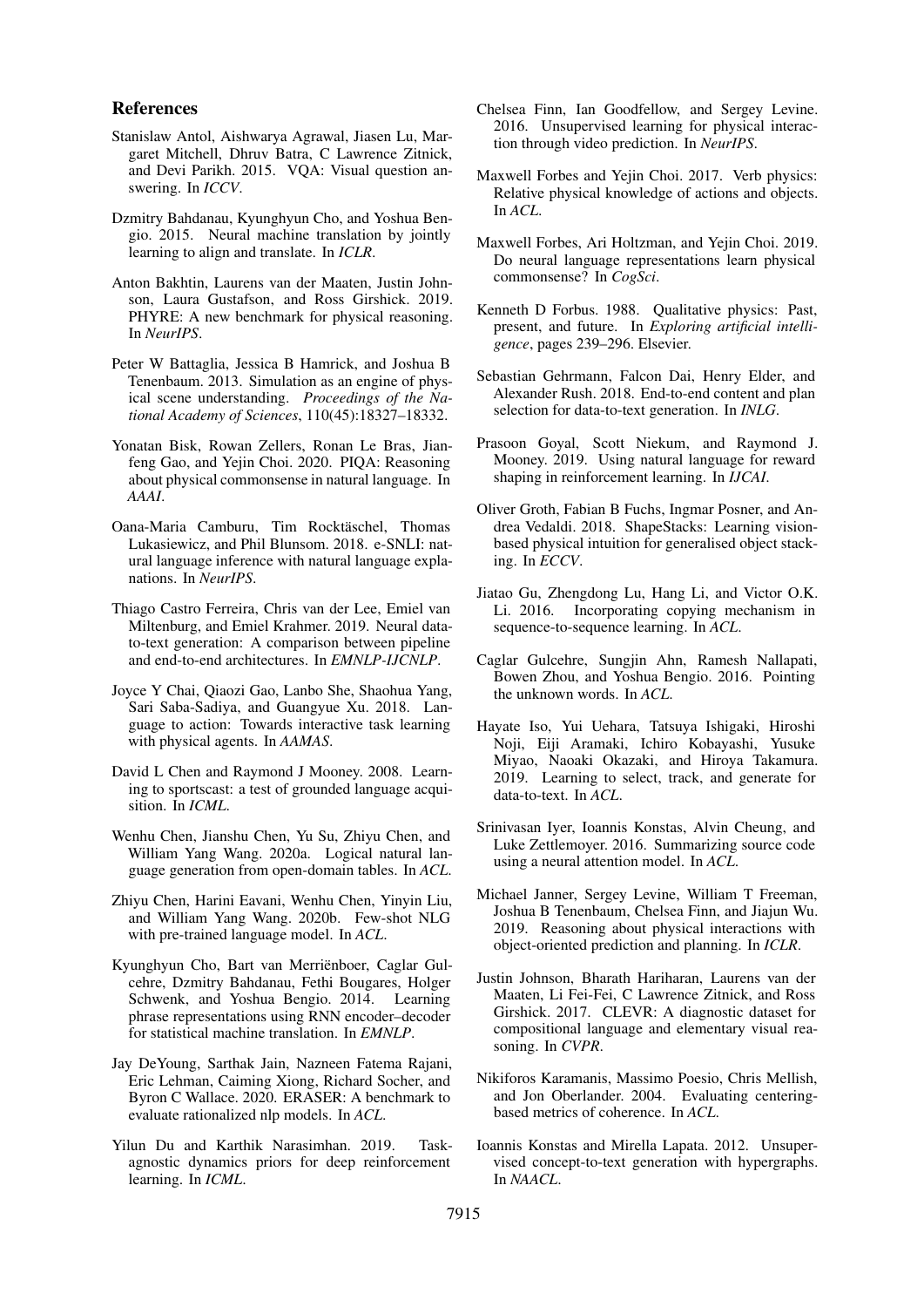- <span id="page-10-21"></span>Rémi Lebret, David Grangier, and Michael Auli. 2016. Neural text generation from structured data with application to the biography domain. In *EMNLP*.
- <span id="page-10-15"></span>Tao Lei, Regina Barzilay, and Tommi Jaakkola. 2016. Rationalizing neural predictions. In *EMNLP*.
- <span id="page-10-7"></span>Adam Lerer, Sam Gross, and Rob Fergus. 2016. Learning physical intuition of block towers by example. In *ICML*.
- <span id="page-10-9"></span>Wenbin Li, Seyedmajid Azimi, Aleš Leonardis, and Mario Fritz. 2016. To fall or not to fall: A visual approach to physical stability prediction. *arXiv preprint arXiv:1604.00066*.
- <span id="page-10-10"></span>Wenbin Li, Ales Leonardis, and Mario Fritz. 2017. Visual stability prediction and its application to manipulation. In *2017 AAAI Spring Symposium Series*.
- <span id="page-10-19"></span>Percy Liang, Michael I Jordan, and Dan Klein. 2009. Learning semantic correspondences with less supervision. In *ACL-IJCNLP*.
- <span id="page-10-23"></span>Tianyu Liu, Kexiang Wang, Lei Sha, Baobao Chang, and Zhifang Sui. 2018. Table-to-text generation by structure-aware seq2seq learning. In *AAAI*.
- <span id="page-10-28"></span>Thang Luong, Hieu Pham, and Christopher D. Manning. 2015. Effective approaches to attention-based neural machine translation. In *EMNLP*.
- <span id="page-10-11"></span>Jiayuan Mao, Chuang Gan, Pushmeet Kohli, Joshua B Tenenbaum, and Jiajun Wu. 2019. The neurosymbolic concept learner: Interpreting scenes, words, and sentences from natural supervision. In *ICLR*.
- <span id="page-10-5"></span>Michael McCloskey and Deborah Kohl. 1983. Naive physics: The curvilinear impetus principle and its role in interactions with moving objects. *Journal of Experimental Psychology: Learning, Memory, and Cognition*, 9(1):146.
- <span id="page-10-6"></span>Michael McCloskey, Allyson Washburn, and Linda Felch. 1983. Intuitive physics: the straight-down belief and its origin. *Journal of Experimental Psychology: Learning, Memory, and Cognition*, 9(4):636.
- <span id="page-10-20"></span>Hongyuan Mei, Mohit Bansal, and Matthew R. Walter. 2016. What to talk about and how? selective generation using LSTMs with coarse-to-fine alignment. In *NAACL*.
- <span id="page-10-8"></span>Mehdi Mirza, Aaron Courville, and Yoshua Bengio. 2016. Generalizable features from unsupervised learning. *arXiv preprint arXiv:1612.03809*.
- <span id="page-10-25"></span>Michael ODonnell, Alistair Knott, Jon Oberlander, and Chris Mellish. 2000. Optimising text quality in generation from relational databases. In *INLG*.
- <span id="page-10-24"></span>Laura Perez-Beltrachini and Mirella Lapata. 2018. Bootstrapping generators from noisy data. In *NAACL*.
- <span id="page-10-0"></span>Ratish Puduppully, Li Dong, and Mirella Lapata. 2019a. Data-to-text generation with content selection and planning. In *AAAI*.
- <span id="page-10-1"></span>Ratish Puduppully, Li Dong, and Mirella Lapata. 2019b. Data-to-text generation with entity modeling. In *ACL*.
- <span id="page-10-2"></span>Alec Radford, Karthik Narasimhan, Tim Salimans, and Ilya Sutskever. 2018. Improving language understanding by generative pre-training. Technical report, OpenAI.
- <span id="page-10-16"></span>Nazneen Fatema Rajani, Bryan McCann, Caiming Xiong, and Richard Socher. 2019. Explain yourself! leveraging language models for commonsense reasoning. In *ACL*.
- <span id="page-10-29"></span>Ehud Reiter and Robert Dale. 2000. *Building natural language generation systems*. Cambridge university press.
- <span id="page-10-13"></span>Ronan Riochet, Mario Ynocente Castro, Mathieu Bernard, Adam Lerer, Rob Fergus, Véronique Izard, and Emmanuel Dupoux. 2018. IntPhys: A framework and benchmark for visual intuitive physics reasoning. *arXiv preprint arXiv:1803.07616*.
- <span id="page-10-22"></span>Lei Sha, Lili Mou, Tianyu Liu, Pascal Poupart, Sujian Li, Baobao Chang, and Zhifang Sui. 2018. Orderplanning neural text generation from structured data. In *AAAI*.
- <span id="page-10-4"></span>Shikhar Sharma, Layla El Asri, Hannes Schulz, and Relevance of unsupervised metrics in task-oriented dialogue for evaluating natural language generation. *arXiv preprint arXiv:1706.09799*.
- <span id="page-10-14"></span>Alane Suhr, Mike Lewis, James Yeh, and Yoav Artzi. 2017. A corpus of natural language for visual reasoning. In *ACL*.
- <span id="page-10-27"></span>Ilya Sutskever, Oriol Vinyals, and Quoc V Le. 2014. Sequence to sequence learning with neural networks. In *NeurIPS*.
- <span id="page-10-17"></span>Kumiko Tanaka-Ishii, Kôiti Hasida, and Itsuki Noda. 1998. Reactive content selection in the generation of real-time soccer commentary. In *COLING*.
- <span id="page-10-18"></span>Yasufumi Taniguchi, Yukun Feng, Hiroya Takamura, and Manabu Okumura. 2019. Generating live soccer-match commentary from play data. In *AAAI*.
- <span id="page-10-12"></span>Emanuel Todorov, Tom Erez, and Yuval Tassa. 2012. MuJoCo: A physics engine for model-based control. In *2012 IEEE/RSJ International Conference on Intelligent Robots and Systems*. IEEE.
- <span id="page-10-26"></span>Bayu Distiawan Trisedya, Jianzhong Qi, Rui Zhang, and Wei Wang. 2018. GTR-LSTM: A triple encoder for sentence generation from RDF data. In *ACL*.
- <span id="page-10-3"></span>Ashish Vaswani, Noam Shazeer, Niki Parmar, Jakob Uszkoreit, Llion Jones, Aidan N Gomez, Łukasz Kaiser, and Illia Polosukhin. 2017. Attention is all you need. In *NeurIPS*.